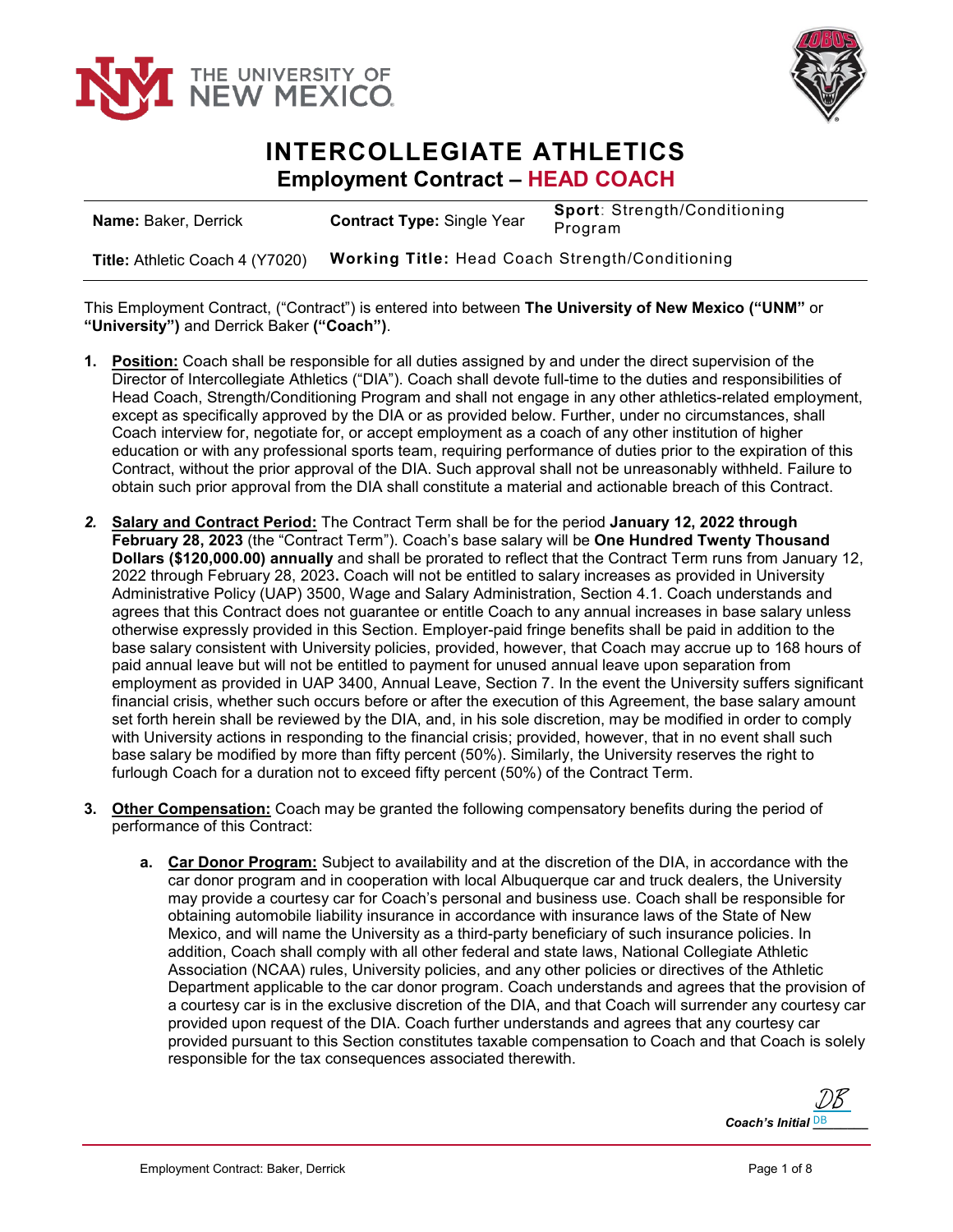**b. Relocation Allowance:** Coach is eligible for a relocation allowance for costs associated with relocation in accordance with UAP 4020, New Employee Relocation Allowance. The amount for relocation expenses under this section will be a one-time amount of **Ten Thousand Dollars (\$10,000.00)**, paid to Coach in Coach's regular paycheck upon the successful completion of a Relocation Allowance Request form to be submitted by the hiring officer. Relocation allowance amounts and the value of any hotel rooms or temporary housing provided at no cost to the Coach during the relocation period are reported as taxable income to the Coach, and applicable withholding taxes will be withheld from payment. Coach's year-end tax statement (Form W-2) will include the gross amount of this allowance and all applicable taxes withheld in the calendar year of the payment.

If Coach fails to complete the first Contract Employment Year, Coach is required to repay a prorated portion of the allowance, proportional to the number of months remaining on the first Contract Employment Year. Coach also agrees and understands that reimbursement may be accomplished in whole or in part via deduction from Coach's final paycheck as permitted by New Mexico law, Section 50-4-2 NMSA (1978). The amount of the deduction will not exceed the minimum wages to which the Coach would be entitled under state and federal law. Coach further agrees and understands that if the deduction from Coach's final check does not reimburse the University in full for moving expenses paid to the Coach, Coach will reimburse the University the remaining balance within sixty (60) days of the termination date.

All compensatory benefits are subject to compliance with University policies and procedures, the Mountain West Conference (MWC) rules and regulations, and the NCAA policies and procedures.

- **4. Incentive Salary:** An incentive payment is a direct payment over and above the Coach's base salary, in an amount to be determined by the DIA subject to the approval of the University President or designee and subject to availability of funds. Coach is eligible for an incentive payment upon achieving performance criteria established by the DIA in his exclusive discretion, and which are subject to annual review and revision by the DIA. Coach will be eligible for such incentive salary payments after completing the Contract Employment Year in which the incentive is earned. Incentive payments, if any, will be paid no earlier than **ninety (90)** days after the end of such Contract Employment Year. In order to be eligible for incentive payments under this provision, Coach must be currently employed by the University at the time that the incentive payment is due. Coach understands and agrees that incentive payments, if any, are taxable compensation to Coach and that Coach is solely responsible for the tax consequences associated therewith.
- **5. Independent Income:** Subject to compliance with Athletics Department, University, MWC and NCAA policies, as currently in force and from time to time amended, and with advance written permission of the DIA, Coach may earn other athletics-related income during the period of this Contract. Coach understands and agrees that such activities are independent of Coach's University employment and the University shall have no liability or responsibility for any claims arising therefrom. Coach agrees to indemnify the University and hold it harmless from any claims arising out of any independent contractual or other business and/or employment arrangements with third parties. Coach's advance written requests pursuant to this Section shall include the sources and amounts of any independent income contemplated by this Section. Coach understands and agrees that Coach is solely responsible for any tax liability associated with such activities.

With the written permission of the DIA, Coach may organize and conduct a camp, clinic, lessons, or sports league pursuant to the Athletics Department's summer camp policy. Coach understands and agrees to comply with the terms UNM Athletics' Camp Manual Policy and Procedures provided by the UNM Athletics Compliance office including, but not limited to, income reporting and background checks. Coach acknowledges that these policies, procedures and rules include, but are not limited to policies and rules regarding: licensing of University logos, trademarks, copyrighted material and the images and likenesses of University students and employees; income reporting; background checks; minors on campus; discrimination and harassment; and the appropriate use of University facilities. These activities are performed in addition to Coach's assigned duties and responsibilities, and shall not interfere with those assigned duties and responsibilities. Coach shall receive no compensation from the University in connection with these activities. Coach understands and agrees that Coach is solely responsible for any tax liability associated with such

Coach's Initial **DB** [DB](https://secure.na2.echosign.com/verifier?tx=CBJCHBCAABAAfImuOWGfVhr_O-hgEn1ANoXUB-pDlbZ1)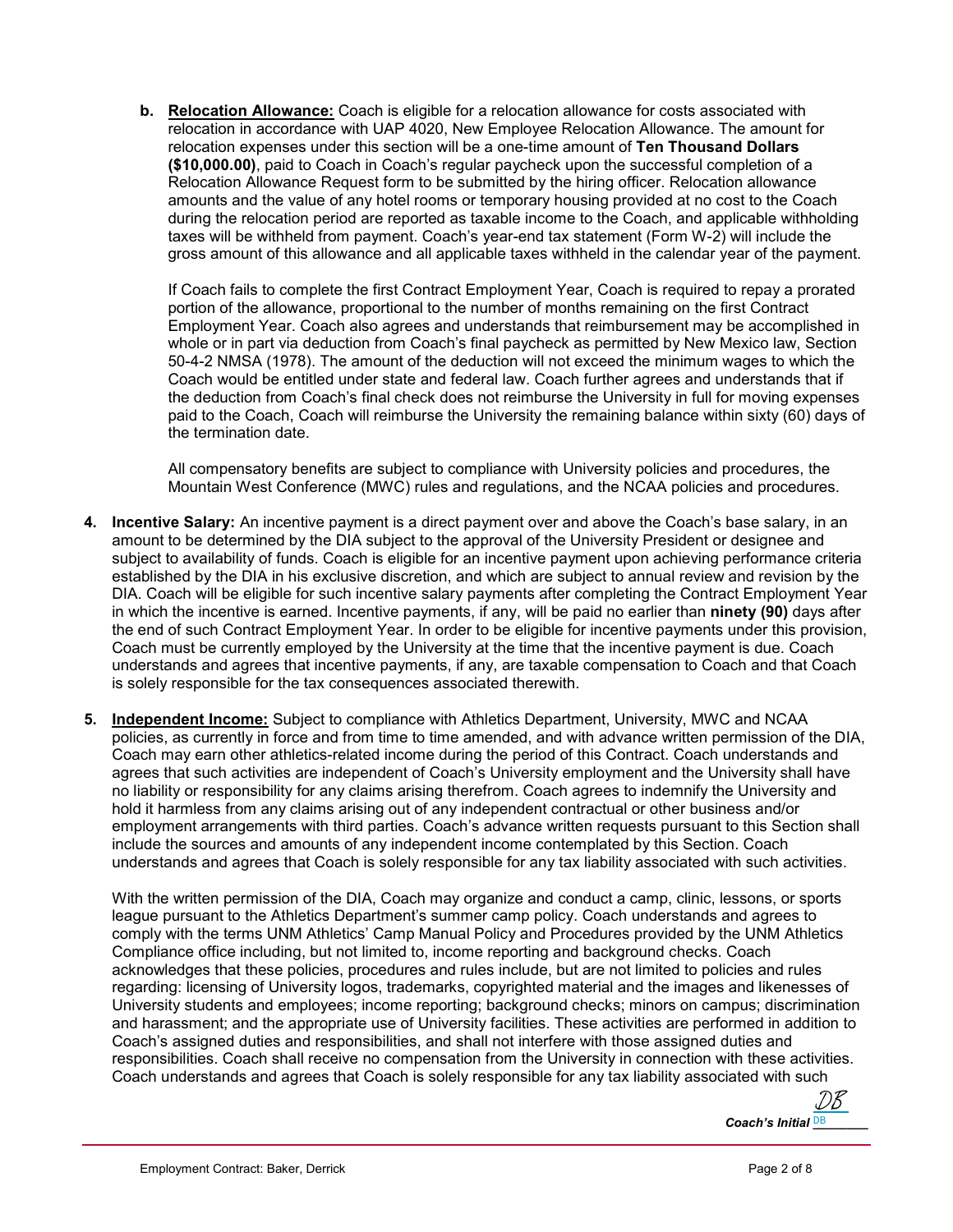activities and that the University shall have no liability or responsibility for any claims arising therefrom. Coach shall be responsible for obtaining general liability insurance in accordance with insurance laws of the State of New Mexico, and will name the University as a third-party beneficiary of such insurance policies. Coach agrees to indemnify the University and hold it harmless from any claims arising out of any camp-related activities.

- **6. Duties and Responsibilities:** Under the supervision and direction of the DIA, Coach shall be responsible for the strategic planning, supervision, management, direction and leadership of the University's Intercollegiate Strength/Conditioning Program in an efficient and effective manner to achieve the goals and objectives of the Program and the Department of Intercollegiate Athletics as established by the DIA. Said goals and achievements shall be in concert with the mission of the Department of Intercollegiate Athletics and the University, including the planning development, implementation and maintenance of an NCAA Division I Strength/Conditioning Program that is characterized by excellence, exemplified by academic achievement and development of character, maturity and a sense of fair play in Strength/Conditioning Program. To that end:
	- **a.** Coach shall perform his duties and responsibilities under this Contract to the reasonable satisfaction of the DIA, including but not limited to the supervision and evaluation of assistant coaches and those support staff who report to Coach, provision of leadership for the effective recruiting, coaching and instruction of student athletes as well as all responsibilities normally associated with and performed by a Head Coach of an NCAA Division I Strength/Conditioning Program at a member institution of the Mountain West Conference or other major NCAA Division I institution. Coach agrees to maintain a courteous and collegial working relationship with Athletics Department staff. Coach shall perform all duties set forth in this Contract and reasonably assigned by the DIA including, without limitation, assisting in the development and implementation of recruiting plans and strategies consistent with all applicable NCAA and MWC regulations; and, in general shall be responsible for evaluating, recruiting training conditioning, instructing, supervising, disciplining and coaching student athletes to prepare them to compete in the MWC and against college competition at the national level.
	- **b.** Coach shall require and use his best efforts to ensure that institutional control of the Strength/Conditioning Program is sustained through the development, implementation and maintenance of a vigorous and effective program for compliance with all NCAA, MWC regulations and bylaws, and all policies of the University.
	- **c.** Coach shall act and speak positively about the University and the University's athletic programs in private and public forums.
	- **d.** Coach shall perform his duties and responsibilities while comporting himself at all times in a professional and personal manner consistent with good sportsmanship and with the high moral, ethical and academic standards of the University and the Department, the MWC, and the NCAA.
	- **e.** At no time shall Coach be involved in discreditable conduct that is inconsistent with professional standards of the University, or that is seriously prejudicial to the best interests of the University, or that violates the University's mission in a substantive manner.
	- **f.** Coach shall exercise due care such that any personnel under his responsibility or supervision shall comport themselves in a similar manner.
	- **g.** Coach shall make every reasonable effort to ensure that all student athletes' academic requirements are met in cooperation with and in support of the University faculty and administration.
	- **h.** Coach recognizes and supports the importance to the University of its academic standards and requirements, and Coach hereby agrees to abide by and support these and any future academic standards adopted by the University, in all aspects of his duties and set forth herein.

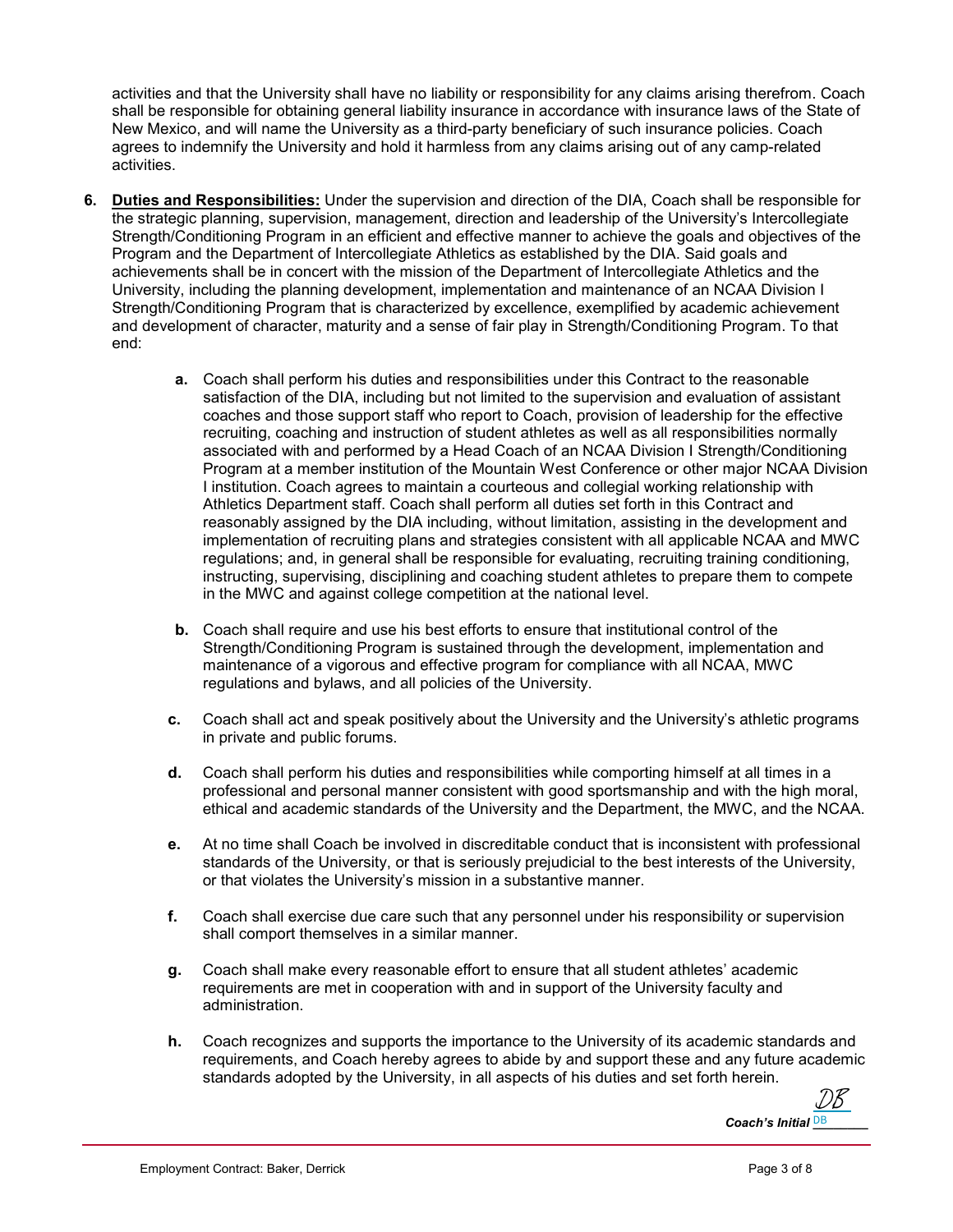- **i.** Coach shall not disclose or use any secret, proprietary, or confidential information about the University or its business affairs or activities, all of which shall be deemed "confidential information," except during the term hereof and then only for the benefit of the University.
- **j.** Coach, as a recognized and notable spokesperson for intercollegiate athletics and education, shall support the University administration mission, policies, and decision, in all of his dealing and activities with the public
- **7. Conduct of Athletics Personnel:** Coach, hired to administer, conduct, and/or coach intercollegiate athletics, shall act with honesty and sportsmanship at all times in promoting the honor and dignity of fair play in the context of the high standards associated with collegiate competitive sports. Coach understands and agrees that honesty and sportsmanship at all times, and the promotion of the honor and dignity of fair play in the context of the high standards associated with collegiate competitive sports, are material to this Contract, and that any conduct that undermines these values may be grounds for discipline, which can include termination for cause in accordance with Section 11.

Coach acknowledges that negative statements concerning the Athletics Department, the University, and the State of New Mexico made to the media or in public may be detrimental to recruiting, fundraising, and the morale of coaches, staff and players in the Sport program and other programs of intercollegiate athletics and the reputation of the University. Therefore, Coach agrees that Coach is highly encouraged that whenever appropriate and in a timely manner, will first direct any complaint or criticism that Coach may have of a particular University Sports Program, the Athletics Department or the University to the DIA before directing the complaint or criticism to anyone else. This shall not prohibit Coach from making communications protected by whistleblower laws. Further, Coach shall make reasonable efforts to project a positive image with respect to the University, Athletics Department, and Sport Program. Any conduct that disparages the Sport Program, Athletics Department or the University may be grounds for discipline, which can include termination for cause in accordance with Section 11.

Coach shall not engage in activities or conduct injurious to the reputation of the University, including without limitation, repeatedly conveying to one person, or conveying to an assembled public group, negative information concerning the University.

- **8. Unethical Conduct:** Coach will refrain from unethical conduct. Unethical conduct may include, but is not limited to, the following examples of misconduct:
	- **a.** Refusal to furnish information relevant to an investigation of a possible violation of an NCAA regulation when requested to do so by the NCAA or the University;
	- **b.** Involvement in arranging for fraudulent academic credit or false transcripts for a prospective or an enrolled student-athlete;
	- **c.** Involvement in offering or providing a prospective or an enrolled student-athlete an improper inducement or extra benefit or improper financial aid;
	- **d.** Furnishing the NCAA or the University false or misleading information concerning Coach's involvement in or knowledge of matters relevant to a possible violation of an NCAA regulation;
	- **e.** Receipt of benefits by Coach for facilitation or arranging a meeting between a student-athlete and an agent, financial advisor, or a representative of an agent or advisor (e.g., "runner");
	- **f.** Refusal to furnish information relevant to an investigation of a possible violation of federal or state law or University policy when requested to do so by lawfully authorized federal or state agents or University officials or when otherwise required to report under University policy; or

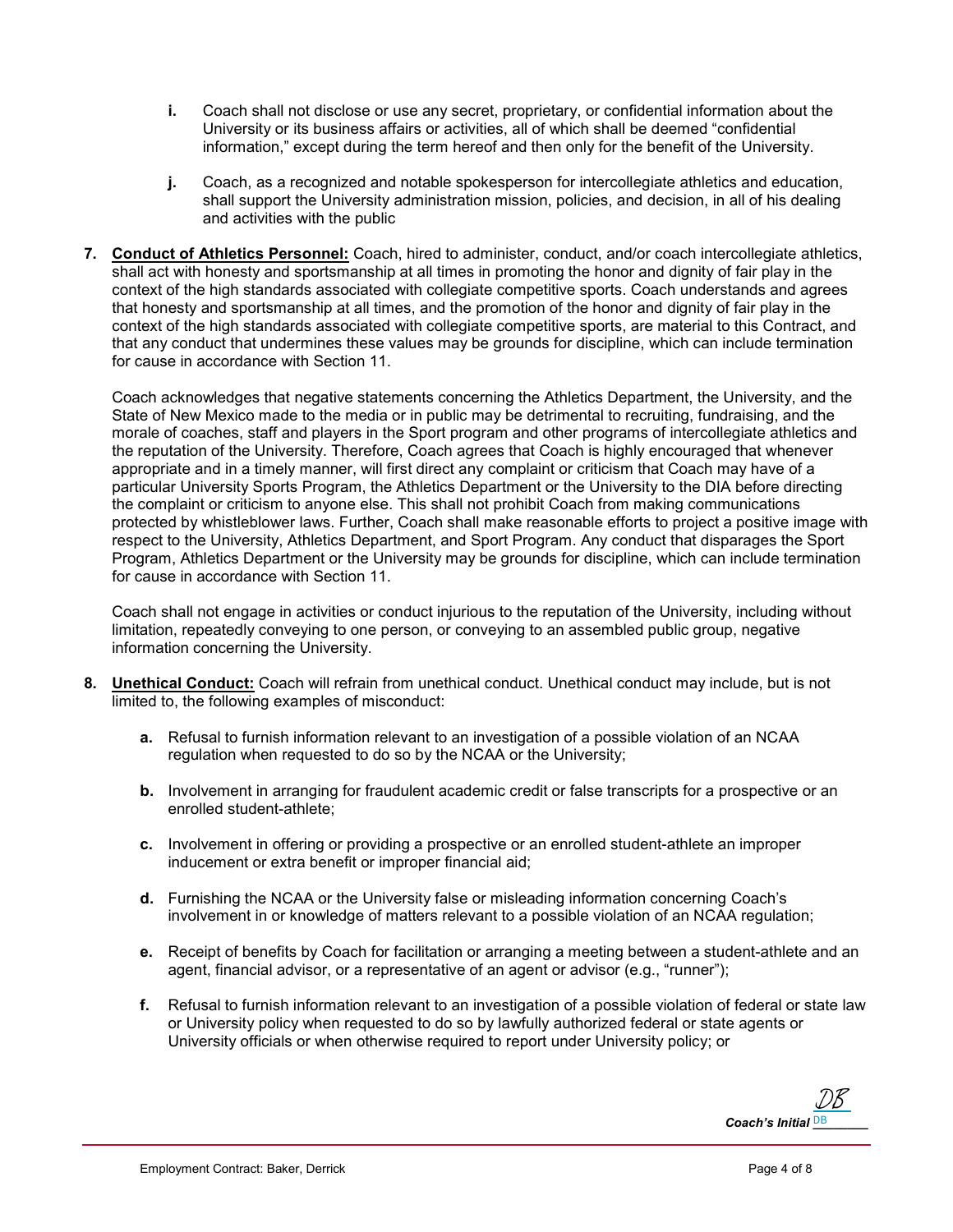**g.** Refusal to comply with regulatory or policy requirements, including but not limited to the reporting requirements imposed by the Jeanne Clery Disclosure of Campus Security Policy and Campus Crime Statistics Act, Title IX of the Education Amendments of 1972 (the "Clery Act"), and any and all University policies relating thereto.

Coach's agreement to refrain from unethical conduct is a material term of Coach's employment and this Contract. Coach expressly understands and acknowledges that unethical conduct is sufficient justification for **Termination of Contract for Cause** as described in Section 11.

**9. Compliance With Laws, Policies, Rules and Regulations:** Coach shall be responsible for being fully knowledgeable of, and being in full compliance with, the policies, rules, and regulations of the University, the MWC, or any other conference with which the University may elect to affiliate, the NCAA (as they are currently in force and as they are amended from time to time), as well as applicable federal laws, including but not limited to the Clery Act; Title IX of the Education Amendments of 1972; applicable New Mexico laws; and University policies regarding crime reporting and sexual harassment, including, but not limited to sexual harassment, sexual misconduct, and sexual violence. Coach shall immediately report any apparent or confirmed violations of the above laws, policies, rules, and regulations occurring in the department to the university's compliance staff, the DIA, or UNM's Division of Human Resources, as well as other University official/departments as may be required by University policy. Upon receiving any information about a person who has experienced sexual misconduct, harassment, sexual assault or other sexual violence, Coach shall also report the information to UNM's Office of Compliance, Ethics and Equal Opportunity (CEEO) within 24 hours, or as soon as reasonably practicable, by calling CEEO at 505-277-5251 or by email at [oeounm@unm.edu.](mailto:oeounm@unm.edu) Failure by Coach to report immediately to the University's athletics compliance staff and, as appropriate the DIA or other responsible University official/department, any alleged violations of University, MWC or NCAA policies, rules or regulations by Coach or, upon becoming aware of violations by any coaches, staff members, student-athletes, or other persons under Coach's supervision that become known to Coach, which failure, in the reasonable opinion of the DIA (i) creates material risk for the University or Program or (ii) negatively affects the University or the Program in a material manner, shall subject Coach to disciplinary or corrective action as set forth in the NCAA enforcement procedure. Such failure to report shall also subject Coach to immediate suspension, at the University's sole discretion, for a period of time without pay, or termination as described in Section 11.

If the University determines that Coach is in violation of MWC or NCAA rules and regulations while employed by the University, or was in violation of NCAA or conference rules and regulations during prior employment at another NCAA member institution, Coach shall be subject to disciplinary or corrective action as set forth in the NCAA enforcement procedure and may be suspended by the University at the University's sole discretion for a period of time without pay, or terminated as described in Section 11. If Coach fails to meet Coach's obligations as stated in this Section or fails to complete any University-required training within six (6) months of the Effective Date of Coach's employment, or otherwise fails or refuses to meet his obligations under any law, regulation, policy or procedure, Coach may be subject to disciplinary action up to and including suspension and/or termination as described in Section 11.

Coach specifically acknowledges and agrees that Coach's compliance with applicable laws, policies, rules, and regulations are material obligations of this Contract.

- **10. Non-Applicability of University Employment Policies and Due Process Guarantees:** This Contract creates no expectancy of or property interest in continued employment with the University. Accordingly, no provisions of the University Administrative Policy manual (UAP) addressing or governing separation of employment, discipline and contract employees generally are applicable to Coach. No due process guarantees relating to progressive discipline, suspension, discharge, and appeal processes are accorded to Coach under this Contract. All rights, processes and notices afforded to Coach or required from Coach are specifically enumerated under sections 11 and 12 of this Contract.
- **11. Termination of Contract for Cause:** The University reserves the right to immediately terminate this Contract for cause at any time. Cause includes violation of any material obligation of Coach under this Contract or any

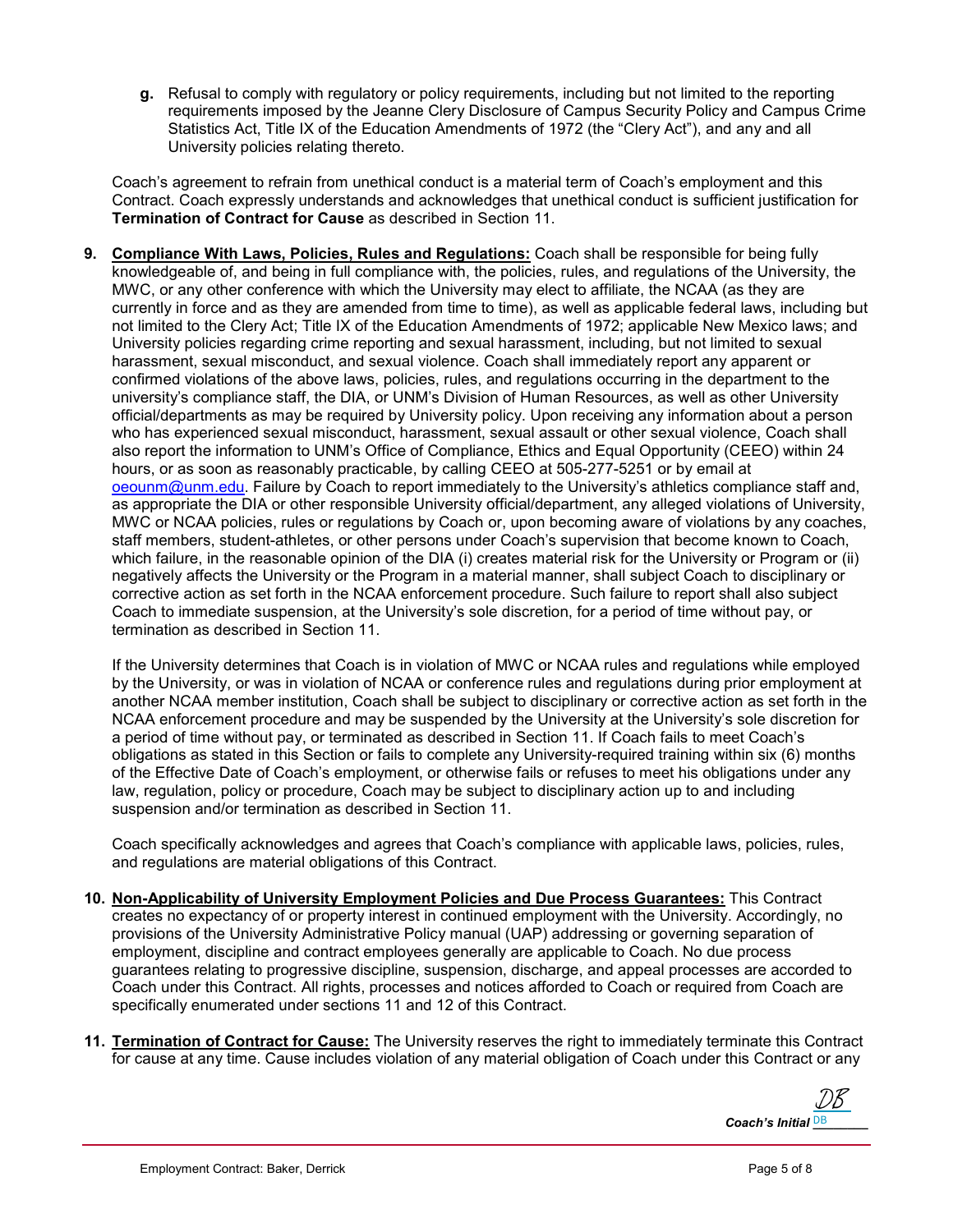amendments hereto. In addition to a material breach of this Contract, the parties agree that the following items constitute cause for termination under this Section:

- **a.** insubordination;
- **b.** Coach's neglect of, or failure or refusal to perform, his duties as Head Coach in any material respect after receiving written notice of such failure or refusal from the DIA.
- **c.** malfeasance;
- **d.** Coach's failure to comport himself in a manner consistent with good sportsmanship or the moral, ethical or academic standards specified in this Contract or in University policies and regulations;
- **e.** failure of Coach or any other person under his supervision and direction to comply with applicable standards or regulations of the MWC or the NCAA, federal or state law, or University rules, regulations or policies, as amended from time to time, regardless of whether such violation results in the imposition of sanctions or other consequences;
- **f.** Coach's failure to promote an atmosphere of compliance or properly and effectively monitor personnel under his supervision and direction which results in material non-compliance by Coach's personnel with applicable standards or regulations of the MWC or the NCAA, federal or state law, or University rules, regulations, or policies, as amended from time to time, regardless of whether such violation results in the imposition of sanctions or other consequences;
- **g.** Coach's instruction to any assistant coach, student or other person to respond inaccurately or incompletely to any request or inquiry concerning a matter relevant to University's athletic programs or other institution of higher learning which shall be propounded by University, the NCAA, the MWC or other governing body having supervision over the athletic programs of University or such other institution of higher learning, or required by law;
- **h.** Coach's failure to fully cooperate in the enforcement and implementation of any drug testing and/or education program established by the University, the MWC, the NCAA, or pursuant to federal or state law that is applicable to student athletes or other employees of the University;
- **i.** Coach's being charged with, indicted for, or pleading no contest to or being convicted of (i) any felony; or, (ii) any misdemeanor involving gambling, drugs or alcohol. For purposes of termination of this Contract for cause, the parties agree that a conviction or plea will serve as conclusive evidence of the commission of the alleged crime by Coach;
- **j.** engaging in conduct which either (i) displays a continual, serious disrespect or continual, serious disregard for the mission of the University, (ii) brings Coach into public disrepute (iii) constitutes moral turpitude or breaches the high moral and ethical standards applicable to Coach as a visible representative of the University;
- **k.** major or repeated minor violation of policies, rules, or regulations of the University; major or repeated secondary infractions of the MWC or NCAA rules (including any similar infraction which may have occurred at Coach's prior employment); major or repeated minor violation of New Mexico or federal laws, regulations, or policies;
- **l.** Coach's misconduct, whether or not relating to Coach's employment, which is not in the best interest of the University or which violates the University's mission, interests, policies, or regulations, and which causes material damage to the reputation or dignity of the University or its athletics program;
- **m.** participating in any (i) gambling, bookmaking, wagering, or betting involving any athletic contest whatsoever wither by soliciting, placing or accepting a bet or wager or through a bookmaker, a pool, or any other method of gambling; or (ii) counseling, instruction, encouraging, or knowingly and

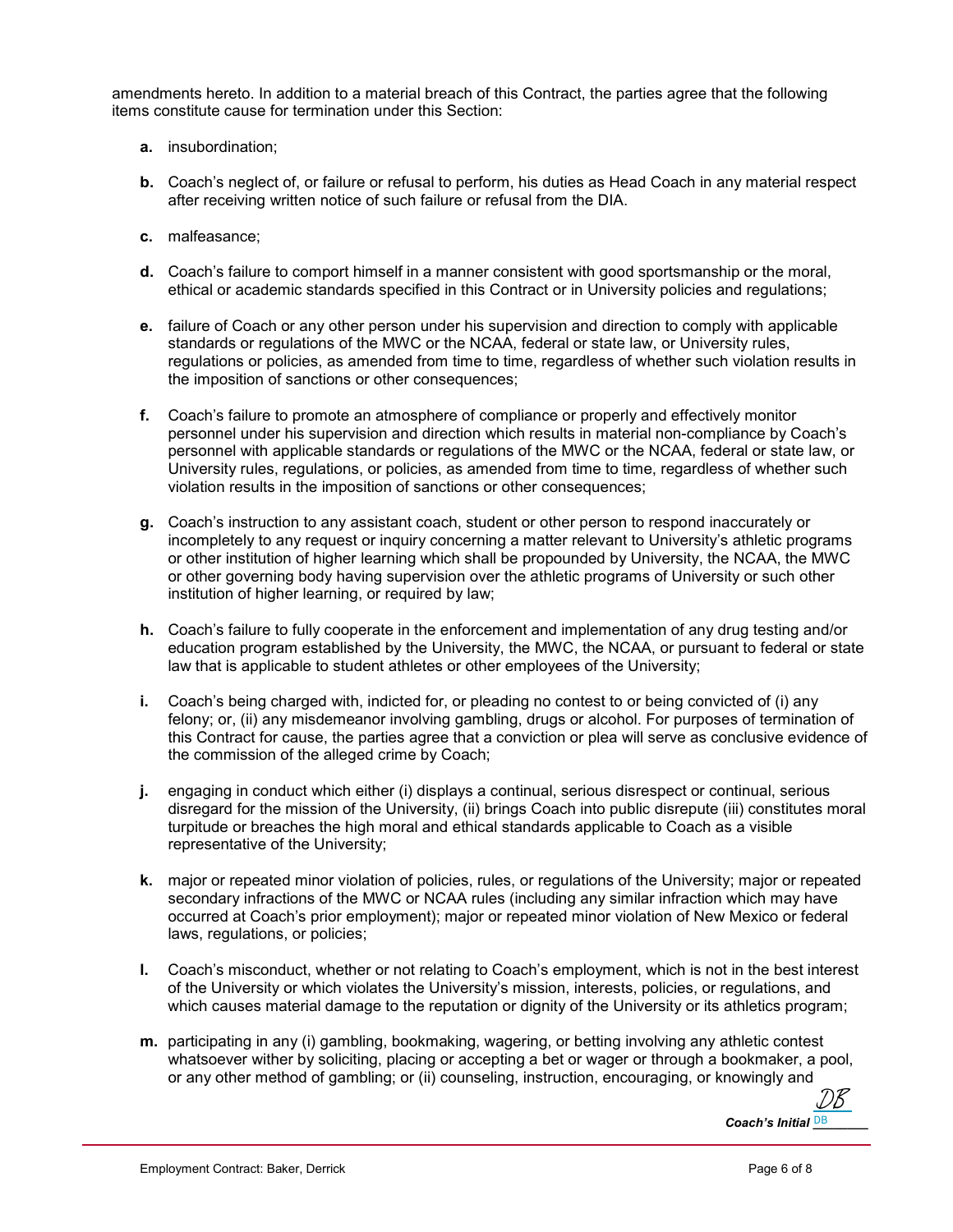intentionally permitting any student-athlete, assistant coach, or other individual under or subject to Coach's control, authority, or supervision to participate in such activity;

- **n.** failure to report promptly to the DIA in writing any violations or potential violations known to Coach of University Rules including, but not limited to, those by Coach, his assistant coaches, student athletes or other persons under the direct control or supervision of Coach;
- **o.** failure to take reasonable steps to ensure the physical and mental wellbeing of student athletes on the Strength/Conditioning Program team;
- **p.** willful or grossly negligent conduct injurious to the University's Intercollegiate Strength/Conditioning Program or the University;
- **q.** any other reason constituting adequate cause for termination pursuant to official written employment policies of the University or its Athletics Department.

If this Contract is terminated for cause, the University shall have no further liability except for base salary and fringe benefits accrued to the date of termination.

Nothing in this Section shall prevent, limit or otherwise interfere with the University's right to terminate the services of the Coach without cause at any time subject to the provisions of Section 12 herein. Coach expressly agrees that nothing in this Agreement creates any no expectancy of or property interest in continued employment and no University Administrative Policy addressing or governing progressive discipline, discharge or the appeal process for discharge shall be applicable to Coach.

- **12. Contract Non-Renewal:** Coach expressly agrees that there exists no expectancy of renewal of this Contract beyond the term stated in Section 2 herein. Coach also expressly agrees that no notice that this Contract will not be renewed is required. Coach understands that this provision contradicts UAP 3240, Contract Employees, and expressly agrees that no notice is required. The obligations of the University and Coach pursuant to this Contract shall terminate with the termination or non-renewal of Coach's employment.
- **13. Termination by Disability or Death**: It is expressly understood and agreed that this is a personal service agreement between the parties and that in the event of the incapacity of Coach to the degree that he is rendered incapable of performing the obligations and duties contained in this Contract for a period of more than ninety (90) consecutive days, as certified by two (2) physicians selected or approved by the University, or his untimely demise, this Contract shall terminate and the University shall have no further financial or other obligation whosoever hereunder except to pay Coach his base salary and benefits accrued to the date of termination.
- **14. Complete Employment Contract:** This Employment Contract and any Exhibits attached hereto and incorporated herein by reference, constitute the final and complete agreement between the parties. Any amendments or further addenda, hereafter agreed to by both parties, shall be in writing and executed with the same formality. All prior and contemporaneous negotiations and agreements pertaining to Coach's employment by the University are deemed incorporated into this Contract and such documents and instruments are deemed to have been abandoned if not so incorporated. No verbal understandings, statements, promises, or inducements contrary to the terms of this Contract exist.
- **15. Severability:** If any provision of this Contract is held to be invalid or unenforceable for any reason, such provision shall be ineffective to the extent of such invalidity or unenforceability; provided, however, that the remaining provisions will continue in full force without being impaired or invalidated in any way unless such invalid or unenforceable provision or clause shall be so significant as to materially affect the Parties' expectations regarding this Contract. The Parties shall replace any invalid or unenforceable provision with a valid provision which most closely approximates the intent and economic effect of the invalid or unenforceable provision.